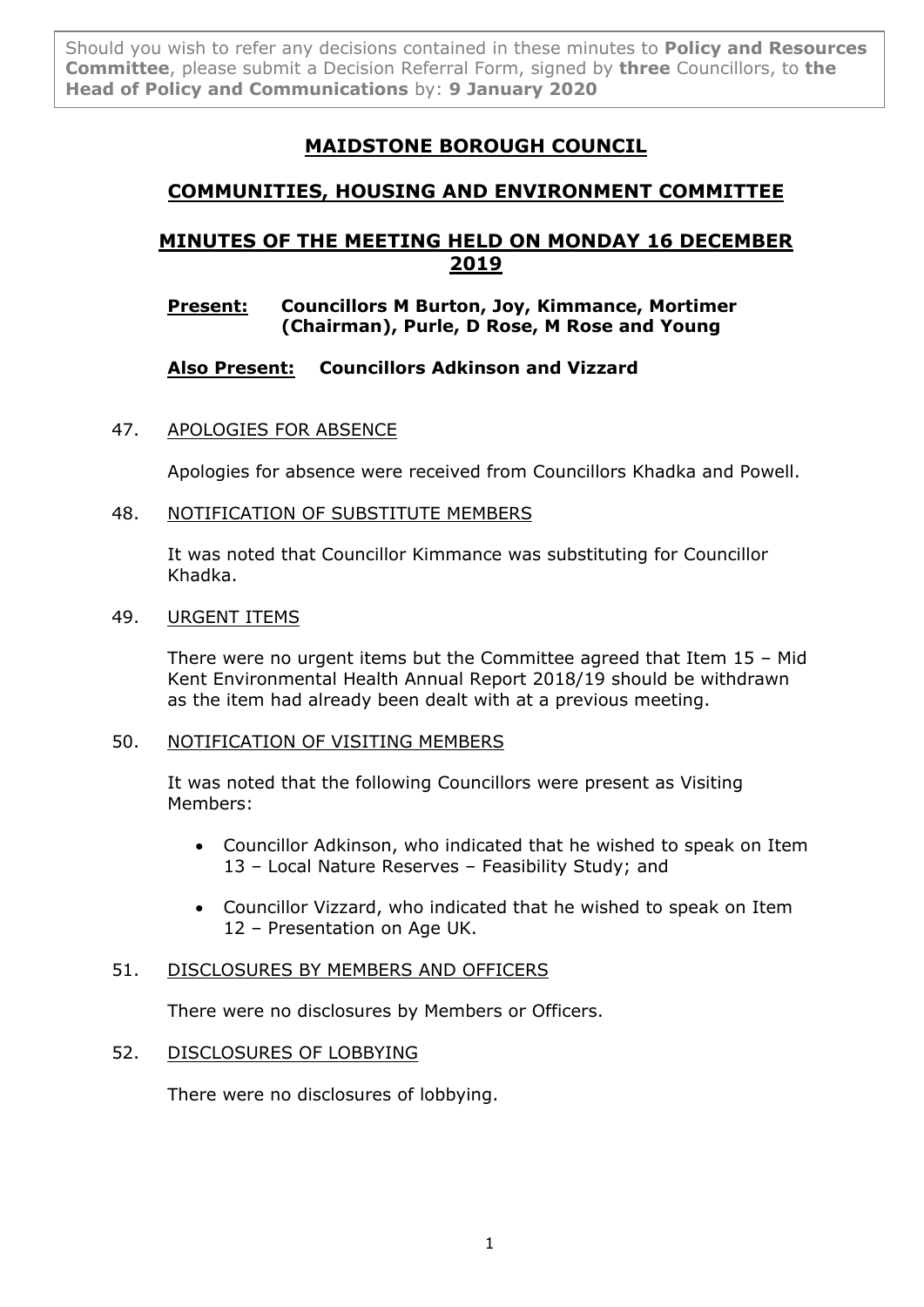### 53. TO CONSIDER WHETHER ANY ITEMS SHOULD BE TAKEN IN PRIVATE BECAUSE OF THE POSSIBLE DISCLOSURE OF EXEMPT INFORMATION.

**RESOLVED:** That all items be taken in public as proposed.

## 54. MINUTES OF THE MEETING HELD ON 12 NOVEMBER 2019

**RESOLVED:** That the Minutes of the meeting held on 12 November 2019 be approved as a correct record and signed, subject to M Rose being corrected to D Rose under Minute 33 – Disclosures of Lobbying.

Cllr Joy requested that her dissent at the moving of the meeting from 10 November 2019 to 16 November 2019 be recorded.

#### 55. PRESENTATION OF PETITIONS (IF ANY)

There were no petitions.

### 56. QUESTIONS AND ANSWER SESSION FOR MEMBERS OF THE PUBLIC (IF ANY)

The Committee were updated on the situation with housing homeless people with pets and were informed that the Committee Chair and others would be getting together with officers to look over the arrangements once heads of terms were in place.

## 57. COMMITTEE WORK PROGRAMME

The Committee were informed that the Mobile CCTV Update had been moved to February, an additional report on Fees and Charges would be taken in January 2020 along with the Draft Budget proposals for 2020/21.

It was noted that the advertising and selling of pesticides item could be removed as this fell under the remit of Kent County Council and trading standards.

Two other reports were also due to be added. One on GP Provision and another on Fireworks.

The Committee also requested an update at the next meeting on the reports on the work programme that had dates of 'TBC'.

#### **RESOLVED:**

- 1. That the amended Committee Work Programme be noted; and
- 2. That an update be provided to the Committee on the status of the items on the work programme marked as 'TBC'.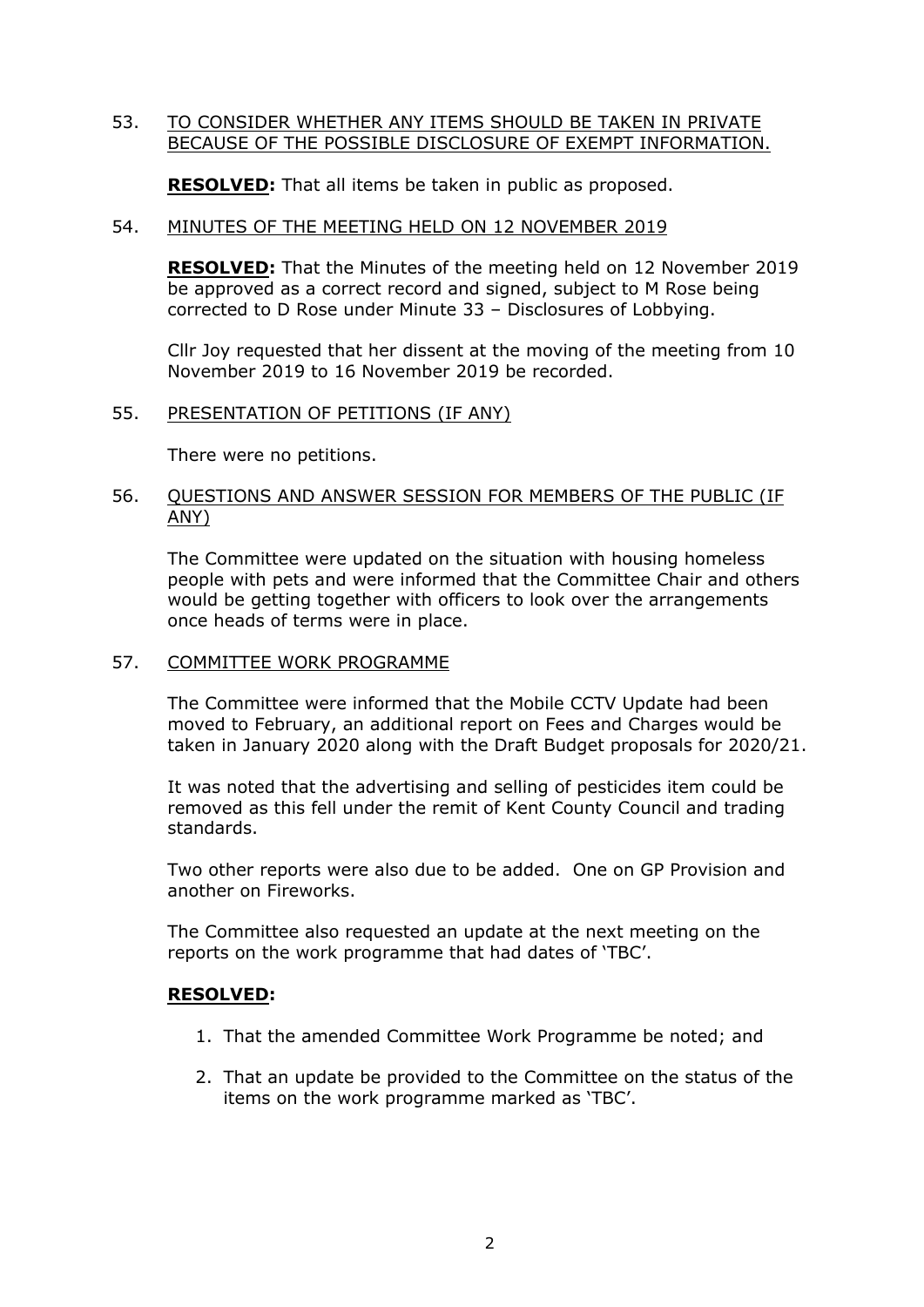## 58. PRESENTATION ON AGE UK BY COUNCILLOR B VIZZARD

Councillor Vizzard gave a presentation to the Committee on the work of Age UK including the breadth, detail and prices of services they offered. There was an outside body vacancy on the Board that Members could put themselves forward for.

In response to questions the Committee were informed that every employee and volunteer of Age UK was DBS checked. Age UK Maidstone was autonomous and 60% self funded and 40% grant funded, with back office support provided centrally. There had been a small increase in service prices, but this was kept to a minimum. The Board meetings were held once a month and ran from 8.30 a.m. to 12 noon.

The full presentation can be viewed via Council webcast on the Council's Youtube channel.

**RESOLVED:** That the presentation be noted.

#### 59. LOCAL NATURE RESERVES- FEASIBILITY STUDY

The Heritage, Landscape and Design Team Leader presented the report on Local Nature reserve designations that asked the Committee to agree a programme for create new and extending existing Local nature Reserves. A priority list of areas for designation was provided, with priority based on a number of factors including the feasibility of delivery.

Several members provided direct experiences of managing and running areas that were up for designation and the Committee were informed that it was not necessarily difficult to get volunteers, that getting designation required a management plan to be in place and that the main startup costs would be if byelaws were required and ongoing costs would relate to enforcement.

The Committee were very supportive of the programme, seeing it as delivering on cross cutting issues helping address health, deprivation and inequality. It was however understood that funding would be the difficult decision for the programme with a reference going to Policy and Resources to fund the programme. It was noted that if Business Rate Retention projects came in under budget it would be possible to bid for those monies.

#### **RESOLVED**:

- 1. That the report be noted and the programme for creating new, or extending existing, Local Nature Reserve sites outlined in 3.2, 3.3 and 3.4 of the report be agreed subject to funding and resources; and
- 2. That Policy and Resources Committee be recommended to consider the funding and resources to bring the agreed programme for Local Nature Reserves forward.